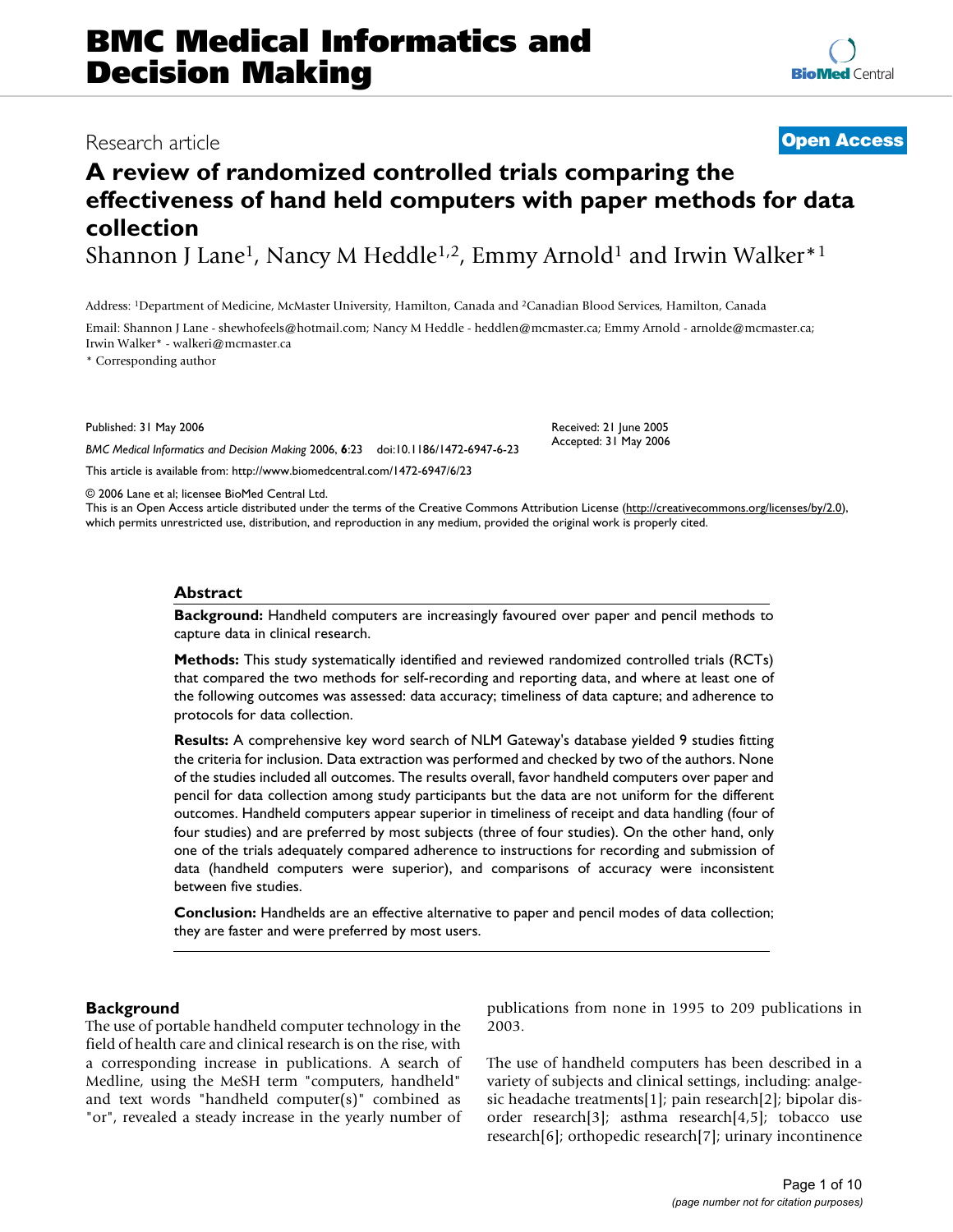research[8,9]; smoking cessation research [10,11]; brain injury research [12,13]; menstrual symptom research[14]; field data collection research[15,16]; diabetes research[17]; eating disorder research[18]; respiratory care research[19]; blood donor research[20]; and adolescent anxiety research[21]. Many of these studies have suggested that handheld technology has several advantages over traditional paper and pencil modes of data capture including but not limited to: data accuracy; timeliness of data capture; and adherence to protocols for data collection.

There are a number of published reviews on the use of handheld computers in the health care setting that focus on design aspects of the handheld device, advantages compared with paper methods, and the clinical applications in which they have been used [22-30]. These reviews provide the reader with much insight but they have limitations when comparing the actual performance of handheld computers with paper methods. Most of the literature is descriptive rather than comparative, focusing on the technology, the methods and/or the experience. When comparing the effectiveness of two methods, descriptive studies have limitations as they lack a comparative control group, and they are prone to publication bias and subject selection bias [31].

Despite the proliferation of literature describing the applications of handheld computers, the number of evidence based publications addressing the efficacy of this technology compared with the traditional method remains few. The purpose of this manuscript is to summarize the literature on randomized controlled trials focusing on the use of handheld computers compared to traditional paper and pencil methods, where at least one of the following outcomes was assessed: data accuracy; timeliness; adherence to protocols; and/or patient preference.

## **Methods**

## *Literature search*

NLM Gateway, a single interface that searches in "multiple retrieval systems", including MEDLINE®/PubMed®, was searched using the following text words, both separately, and combined with "OR": "palm top computer," "PDA," "personal digital assistant," "pocket computer," "electronic diary," "diary keeping," "diary keeping methods," "electronic forms and data collection," "microcomputer," "palm pilot," "handheld computer," and the MeSH headings "data collection/\*instrumentation" and "computers, handheld". The search was performed during the period May 1st 2003 until June, 2005 and was restricted to publications in English. Two reviewers independently reviewed the citations and abstracts of all articles retrieved from the search (I.W. and S.L.) according to the inclusion criteria. Studies that met the following inclusion criteria were included in this review: study design was a randomized controlled trial (RCT); the study compared the use of handheld computer to paper and pencil as data collection devices; and at least one of the following outcomes was assessed – user preference, data accuracy, adherence, and timeliness. All potentially relevant articles were retrieved and reviewed. The bibliographies and reference lists of these documents were reviewed by one researcher (S.L.) to identify other potentially relevant articles that fit the inclusion criteria. Two reviewers independently classified the potentially relevant articles and then met to discuss discrepancies in classification. Articles in disagreement were discussed using consensus until both reviewers agreed upon the classifications. Data were extracted from each of the eligible studies by one of the authors (SL), under the following headings: study purpose; study design; duration of follow up; location; patient population; number of subjects; instrument and mode of entry; and outcome measures. Duration of follow up was considered important because preferences for new technologies might conceivably lack durability, initial enthusiasm and 'halo' effects clouding other issues of acceptability. The accuracy of the data extracted was confirmed by two of the authors (IW, and NH).

# **Results**

There were a total of 201 potentially relevant studies identified by the search strategy. After a review of the titles and abstracts 141 articles were retrieved of which 9 met the inclusion criterion for review in this study [32-40]. Table 1 provides a summary of the information extracted from each of the eligible RCTs included in this review.

Topics addressed by the nine randomized studies were: Symptoms in patients with overactive bladder[33], appreciation of pain by volunteers[34], collection of chart data by medical students[35], symptoms of patients in an orthopedic clinic[36], rating of appetite by volunteers[37], respiratory data in patients with lung diseases[38], quality of life in patients with gastrointestinal disease[39], food intake by patients with diabetes[40] and factor concentrate use by patients with hemophilia[32]. Three of the studies used a parallel RCT design[32,36,39]; whereas, the remaining studies used a randomized crossover design[33-35,37,38,40]. The duration of the followup in the studies varied in length but in all cases would be considered short term i.e. same-day experiments[34,36], follow up lasting two to three days [35,37,39]; follow up over a one week period [33]; and two other studies where follow-up lasted one month per arm [38,40]. One study was carried out over six months[32]. In five of the studies the data collection occurred at the patient's residence[32,33,37,38,40], while the other four studies were conducted at institutions (i.e.: clinic, physician's office, hospital) [34-36,39].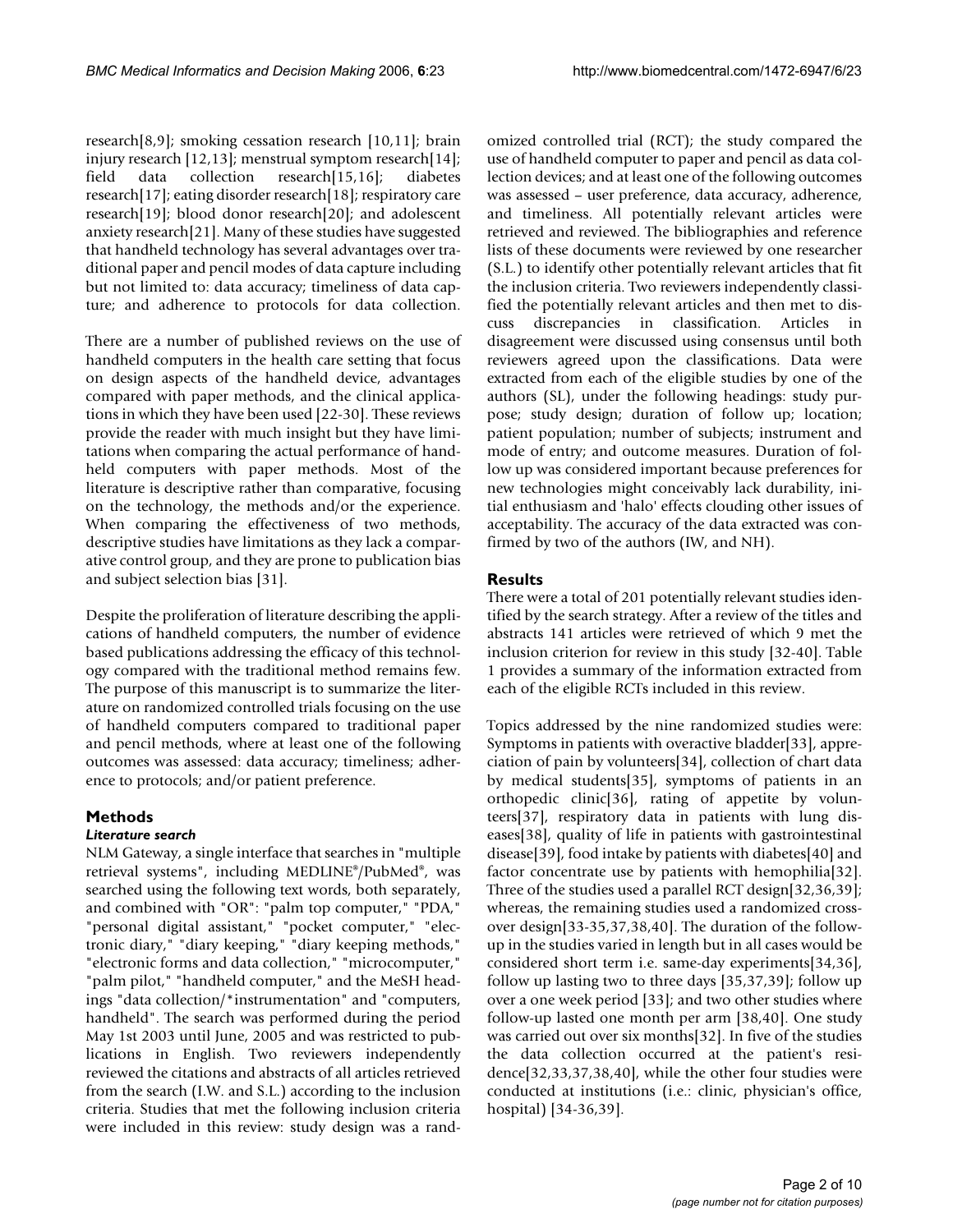| <b>Study</b>                  | <b>Purpose</b>                                                                                                                                                                        | Design                                            | Duration of<br><b>Follow Up</b>                                 | Location                                                                 | <b>Patient</b><br><b>Population</b>                          | Number of<br><b>Subjects</b>                                                                          | Instrument<br>and Mode of                                                                                                                                                            | Outcome<br><b>Measures</b>                                                            |
|-------------------------------|---------------------------------------------------------------------------------------------------------------------------------------------------------------------------------------|---------------------------------------------------|-----------------------------------------------------------------|--------------------------------------------------------------------------|--------------------------------------------------------------|-------------------------------------------------------------------------------------------------------|--------------------------------------------------------------------------------------------------------------------------------------------------------------------------------------|---------------------------------------------------------------------------------------|
|                               |                                                                                                                                                                                       |                                                   |                                                                 |                                                                          |                                                              |                                                                                                       | <b>Entry</b>                                                                                                                                                                         |                                                                                       |
| Quinn P et al.<br>2003 33     | To assess the<br>effectiveness<br>of a portable<br>electronic<br>diary as a data<br>collection<br>device for<br>symptoms of<br>an overactive<br>bladder<br>(OAB)                      | Randomized<br>crossover<br>study                  | 7 days/arm,<br>14 days total.                                   | Patient's<br>residence                                                   | Patients with<br>a diagnosis of<br>over-active<br>bladder.   | 35 patients<br>were<br>recruited, 2<br>were<br>excluded post<br>randomizatio<br>n.                    | Intervention:<br>• Customized<br>version of<br>MiniDoc<br>• Daily diary<br>• Visual<br>Analogue<br>Scale (VAS)<br>Control:<br>• Paper diary<br>• Visual<br>Analogue<br>Scale (VAS)   | <b>Effectiveness</b><br>of the<br>electronic<br>diary<br>Acceptability<br>to patients |
| Jamison RN<br>et al. 2002 34  | To compare<br>the e-VAS<br>(electronic)<br>with p-VAS<br>(paper) for<br>cognitive and<br>sensory<br>stimuli.                                                                          | Single centre<br>randomized<br>crossover<br>study | Data<br>collected in a<br>I hour<br>session                     | Institution                                                              | Healthy<br>volunteers                                        | 24 subjects                                                                                           | Intervention:<br>• Palm Pilot<br>Illxe<br>• Visual<br>Analogue<br>Scale (VAS)<br>Control:<br>• Paper Visual<br>Analogue<br>Scale (VAS)                                               | Validity and<br>equivalence of<br>methods                                             |
| Lal SO et al.<br>2000 35      | To determine<br>whether<br>electronic<br>data<br>collection and<br>downloading<br>to a personal<br>computer<br>spreadsheet is<br>faster and<br>more<br>accurate than<br>written data. | Randomized<br>crossover<br>design                 | Chart data<br>collected<br>within a 96<br>hour window<br>period | <b>Shriners</b><br><b>Burns</b><br>Hospital                              | Medical<br>student<br>volunteering<br>for data<br>collection | 3 medical<br>students<br>retrieving<br>data from 110<br>medical<br>charts                             | Intervention:<br>• 3Com Palm<br>lllx<br>• Data entry<br>into an Excel<br>spreadsheet<br>Control:<br>• Paper<br>duplicate of<br>Excel<br>spreadsheet.                                 | Speed/Time<br>Accuracy as<br>measured by<br>error<br>incidence                        |
| McBride JS et<br>al. 1999 36  | To examine<br>how data can<br>be collected<br>at point of<br>care.<br>Comparison<br>of electronic<br>and paper<br>versions of a<br>standard<br>quality survey.                        | Randomized<br>design                              | Data<br>collected in<br>one session                             | <b>Wake Forest</b><br>PhysiciansOrt<br>hopedics<br>Department<br>Clinics | Patients<br>visiting an<br>orthopedic<br>clinic              | 349 patients                                                                                          | Intervention:<br>• Mini Doc, a<br>portable<br>electronic<br>data capturing<br>device.<br>Control:<br>• Paper and<br>pencil survey<br>form                                            | Accuracy<br>Acceptibility<br>to patients<br>Internal<br>consistency<br>reliability    |
| Stratton RJ et<br>al. 1998 37 | To assess an<br>electronic<br>visual<br>analogue scale<br>with a paper<br>method for<br>appetite<br>rating To<br>examine test-<br>retest<br>reliability.                              | Randomized<br>crossover<br>study design           | 4 day study<br>Test-retest<br>over 2<br>additional<br>days      | Subject's<br>residence                                                   | Healthy free-<br>living<br>volunteers                        | 12 volunteers<br>participated in<br>comparison<br>study, 13<br>participated in<br>preference<br>study | Intervention:<br>• Apple<br>Newton<br>Message Pad<br>• visual<br>analogue scale<br>questionnaire<br>Control:<br>• Paper and<br>pencil<br>• visual<br>analogue scale<br>questionnaire | Comparability<br>of methods<br>(Equivalence)<br>Patient<br>preferences                |

#### **Table 1: Summary of randomized controlled trials comparing handheld computers to paper and pen.**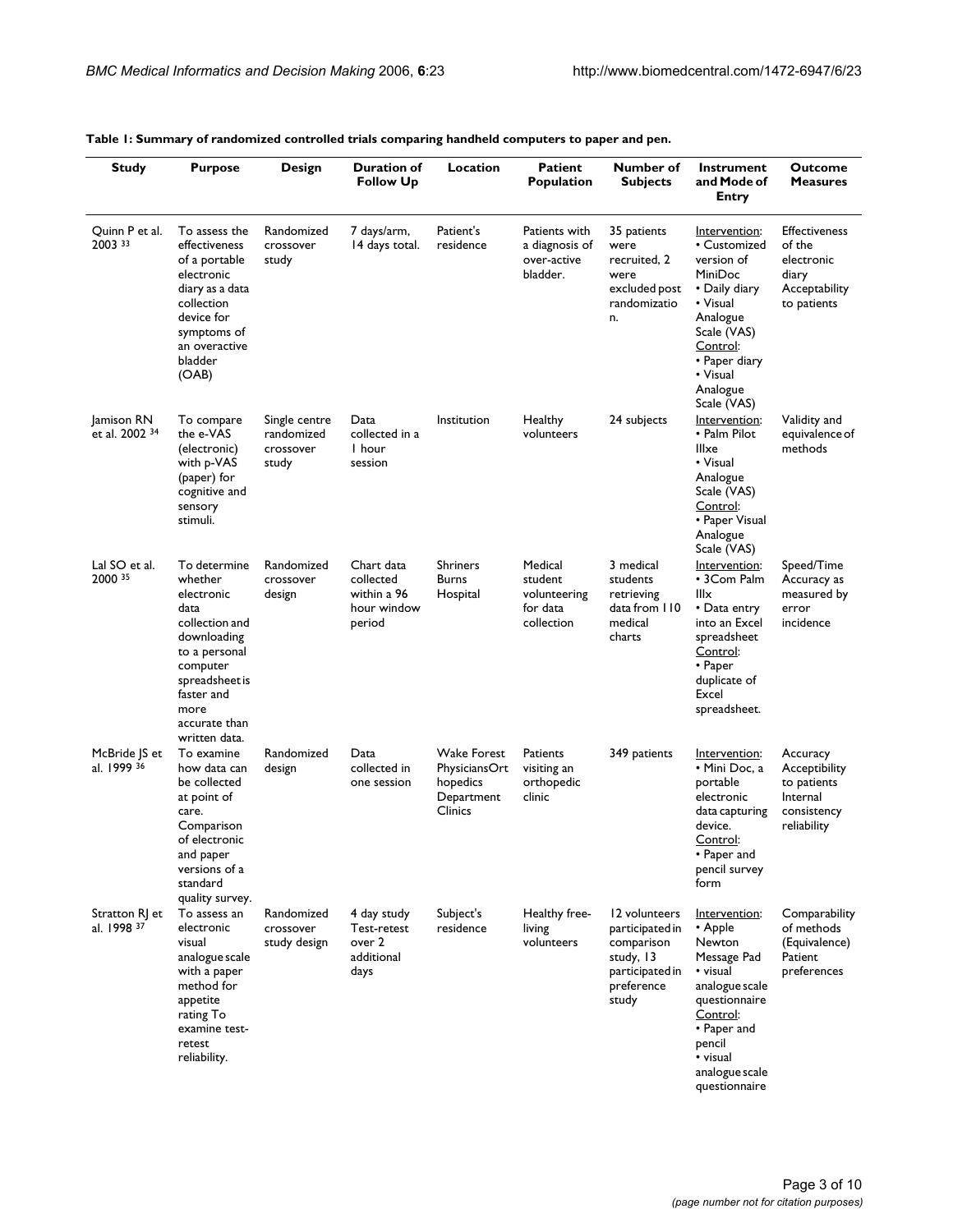| Tiplady B et<br>al. 1997<br>(statdy 1) <sup>38</sup> | To assess the<br>suitability of<br><b>PDAs</b><br>compared to<br>paper diaries,<br>for daily<br>collection of<br>data on lung<br>function.                    | Randomized<br>two period<br>crossover<br>design         | I month/arm                                                       | Patient's<br>residence   | Out-patients<br>with chronic<br>obstructive<br>airways<br>disease        | 22 patients | Intervention:<br>• Apple<br>Message Pad<br>• Daily diary<br>Control:<br>• Paper and<br>pencil<br>• Daily diary                                  | Comparability<br>of methods,<br>re: data<br>quality<br>(missing and<br>problematic<br>data)                |
|------------------------------------------------------|---------------------------------------------------------------------------------------------------------------------------------------------------------------|---------------------------------------------------------|-------------------------------------------------------------------|--------------------------|--------------------------------------------------------------------------|-------------|-------------------------------------------------------------------------------------------------------------------------------------------------|------------------------------------------------------------------------------------------------------------|
| Tiplady B et<br>al. 1997<br>(study 2) $38$           | To assess the<br>suitability of<br>electronic<br>diary for<br>home use,<br>transmitting<br>respirology<br>data.                                               | Observational<br>study                                  | Completed<br>electronic<br>diary for 1<br>month                   | Patient's<br>residence   | Patients with<br>chronic<br>airways<br>disease.                          | 37 patients | Intervention:<br>• Apple<br>Message Pad.<br>• Daily diary                                                                                       | Patient<br>preferences<br>Ease of use                                                                      |
| Drummond<br>HE et al. 1995<br>39                     | To compare<br>the responses<br>obtained from<br>a quality of<br>life (QOL)<br>questionnaire<br>s using<br>electronic<br>(PDA) and<br>conventional<br>(paper). | Randomized,<br>open, two<br>period<br>crossover         | 3 office visits;<br>I for training,<br>I to complete<br>each arm. | Institution              | Patients<br>attending a<br>gastrointestin<br>al clinic as<br>outpatients | 46 patients | Intervention:<br>• Apple<br>Newton<br>Message Pad.<br>$\cdot$ Quality of<br>Life<br>questionnaire<br>(QOL)<br>Control:<br>• Paper and<br>pencil | Comparability<br>of methods,<br>looking at<br>missing and<br>problematic<br>data<br>Patient<br>preferences |
| <b>Rivellesse AA</b><br>et al. 1991 40               | To evaluate<br>an electronic<br>(Food-Meter)<br>method for<br>recording 7-<br>day food<br>intake.                                                             | Randomized<br>cross-over<br>design<br>repeated<br>once. | 4 weeks                                                           | • patient's<br>residence | Insulin-<br>dependent<br>diabetic<br>patients<br>(IDDM)                  | 21          | Intervention:<br>• "Food-<br>Meter" (Miles,<br>Elkhart, IN)<br>• Daily diary<br>Control:<br>• Paper and<br>pencil<br>• Daily diary              | Agreement<br>between<br>methods                                                                            |
| Walker I et al.<br>2004 32                           | To compare<br>handheld<br>computers<br>and paper<br>diaries for<br>recording<br>intravenous<br>infusions of<br>hemophilic<br>clotting factor<br>concentrates. | Randomized<br>controlled<br>trial, parallel<br>design.  | 6 months                                                          | • patients'<br>residence | Patients with<br>hemophilia                                              | 41          | Intervention:<br>• Palm III with<br>bar code<br>reader<br>Control:<br>$\cdot$ Touch-<br>sensitive<br>paper diary.                               | Compliance<br><b>Timeliness</b><br>Accuracy<br>Preference                                                  |

**Table 1: Summary of randomized controlled trials comparing handheld computers to paper and pen.** *(Continued)*

The electronic forms of data entry were variable, utilizing push button technology[33,36], or touch sensitive screens using a stylus pen [34,37-39]. In one study data were entered via bar codes and an optical reading system[40], while the mode of entry for one study was not clearly specified [35]. In the remaining study [32] data was entered into a handheld computer by a combination of an integrated bar code reader and stylus pen.

Handheld computers and paper and pencil technologies were compared using a variety of applications. In three of the studies subjects were asked to rate some kind of subjective symptom or experience using visual analogue scales (VAS) [33,34,37]; whereas in a study of patients with asthma daily symptoms were recorded using custom software[38]. In two of the studies, questionnaires regarding quality of life [39]and quality of care [36] were administered in paper and electronic forms. Three studies examined the abilities of both devices to record objective data such as burn variables[35], daily food intake [40]and intravenous infusions of hemophilic clotting factor concentrates[32].

In three of the studies healthy volunteers/medical students participated to evaluate the two methods of data collection: electronic using a handheld or paper based manual collection [34,35,37]. The remaining six studies involved a variety of patient populations including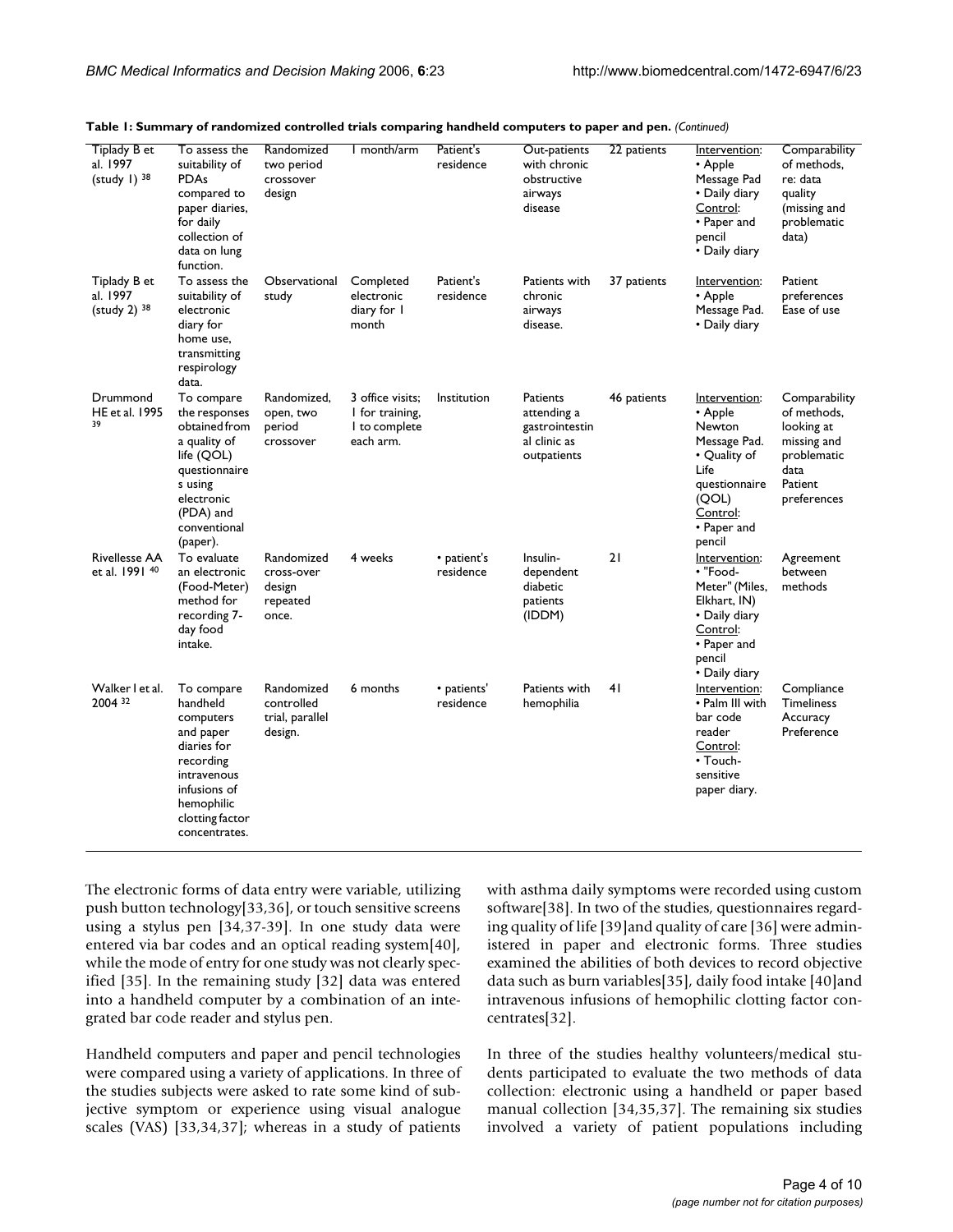patients with: bladder disorders[33], orthopedic problems[36], chronic obstructive airway disease[38], gastrointestinal problems,[39] diabetes [40] and hemophilia [32]. Summaries of the different studies are given in Table 1.

All, but one of the studies in this review have explored more than one outcome measure[40]. Three studies evaluated the *acceptability* of handheld computers to patients [32,33,36]. In one of these studies acceptability was determined by comparing percentages of positive features reported for each device [36]; the second study measured acceptability using an ease-of-use scale and a face-to-face interview questionnaire to elicit subject's opinions [33]; in the third study [32], acceptability was not assessed but ten (50%) of the patients who had used both paper diary and handheld computer methods subsequently took part in a subsequent qualitative study [41]. Three studies looked at the *comparability* of handheld computers to paper and pencil devices: two of the studies compared missing and problematic data points [38,39]; and one study compared results obtained using both paper and electronic visual analogue scales [37]. Two studies explored the *equivalence* of data obtained by electronic and paper and pencil methods, one used VAS [34], and the other explored differences between group scale scores using the Wilcoxon test [36]. Two studies assessed the *validity* of electronic modes of data capture: one study attempting to validate an electronic VAS [34]; the other study measuring *agreement* between conventional and electronic devices in order to validate an innovative device used for data capture pertaining to food intake [40]. The *speed* and *accuracy* of both methods were measured in one study [35], as was *effectiveness* [33] in another. The final study [32] compared adherence to a set schedule for submission of data, *accuracy* of data, and *lag time* between data entry in the home and receipt of data at the clinic. Reminder phone calls were made according to a strict protocol.

#### *Data accuracy*

The findings related to an outcome of accuracy are summarized in Table 2. Six out of nine studies [32-36,38]compared data accuracy obtained by handheld technology to that of paper and pencil devices. Measurements of accuracy differed between studies. In two trials [34,36] data

| Table 2: Summary of the results of data accuracy assessed in six randomized controlled trials |  |
|-----------------------------------------------------------------------------------------------|--|
|-----------------------------------------------------------------------------------------------|--|

| <b>Study</b>              | <b>Results related to data Accuracy</b>                                                                                                                                                                                                                                                                                                                                 | <b>Definitions</b>                                                                                     |                                                                                                                                                                                                                                          |
|---------------------------|-------------------------------------------------------------------------------------------------------------------------------------------------------------------------------------------------------------------------------------------------------------------------------------------------------------------------------------------------------------------------|--------------------------------------------------------------------------------------------------------|------------------------------------------------------------------------------------------------------------------------------------------------------------------------------------------------------------------------------------------|
|                           | <b>Hand Held Computers</b>                                                                                                                                                                                                                                                                                                                                              | Paper                                                                                                  |                                                                                                                                                                                                                                          |
| Tiplady B et al. 1997 38  | Missing data 8.91%<br>Problematic data <sup>**</sup> 5.64%                                                                                                                                                                                                                                                                                                              | Missing data 0.16%<br>Problematic data <sup>**</sup> 0.24 %                                            | Accuracy was defined by<br>comparing missing and problematic<br>data between the two methods.<br>**Problematic data points defined<br>as those requiring some<br>intervention or editing.                                                |
| McBride JS et al. 1999 36 | No difference in missing item<br>responses between PDA and<br>paper in $4/5$ * subscales, (p < 0.05).                                                                                                                                                                                                                                                                   | No differences in missing item<br>responses between PDA and<br>paper in $4/5$ * subscales, (p < 0.05). | Defined as a comparison of missing<br>item responses between the two<br>methods.                                                                                                                                                         |
| Lal SO et al. 2000 35     | 2.8% error frequency.                                                                                                                                                                                                                                                                                                                                                   | 6.7% error frequency                                                                                   | Data fields analyzed for frequency<br>of error were gender, race, date of<br>birth, date of burn, date of<br>admittance to hospital, and burn<br>type. Accuracy determined by<br>comparing these fields with<br>original medical record. |
| Jamison RN et al. 2002 34 | Of 503 paired verbal stimuli in 24 subjects the correlation between<br>paper and PDA ratings was $r = .97$ (range 0.95–0.98), for sensory stimuli<br>$r = 0.86$ (range $0.81 - 0.92$ ). Correlation between group electronic VAS<br>and paper VAS ratings to common verbal stimuli $r^2$ = 0.997, for the<br>common sensory stimuli group correlation was $r^2$ = 0.99. | Defined as the degree of<br>correlation between the two<br>methods of rating.                          |                                                                                                                                                                                                                                          |
| Quinn P et al. 2003 33    | Errors not possible in electronic<br>diaries due to prompt and format<br>of questions and responses.                                                                                                                                                                                                                                                                    | Errors "detected" in 80% of paper<br>diaries                                                           | Errors defined as incomplete<br>times, inconsistent timing of<br>events, incomplete events,<br>incorrect completion of VAS.                                                                                                              |
| Walker I et al. 2004 32   | 3 vials/patient not accounted for.<br>15 patients with errors.                                                                                                                                                                                                                                                                                                          | 5 vials/patient not accounted for (P<br>$= 0.45$ ).<br>13 patients with errors ( $P = 1.00$ ).         | Both the number of vials/patient<br>not accounted for in each group<br>and the number of patients in each<br>group with errors.                                                                                                          |

\*The subscale in which differences in missing item responses were found was the 1<sup>st</sup> response choice on PDA, authors suggest this could be attributed to learning effect.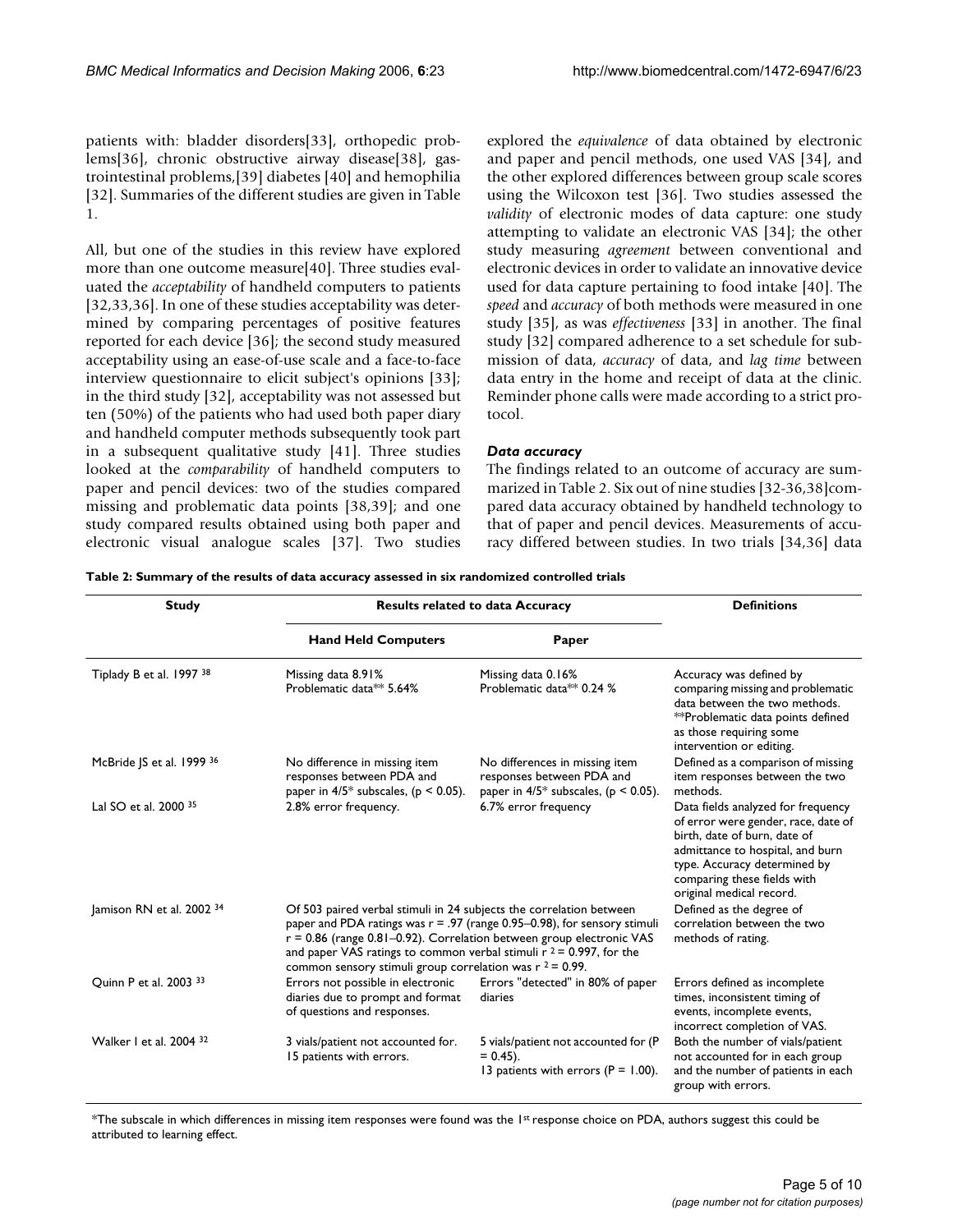accuracy was measured by comparing the equivalence of responses obtained using both paper and pencil and hand-held microcomputer data collection modes. The authors found a similar degree of accuracy between results recorded on a paper and pencil visual analogue scale and VAS administered via a handheld microcomputer. Similarly, a comparison of paper and pencil and handheld microcomputer versions of the PRESS, GANEY™ outpatient survey questionnaire determined that both modes of data capture produced comparable results. In two other studies, data quality/accuracy were measured by comparing the percentages of errors obtained by each device [33,35]. Both studies found that data collected electronically were more accurate and contained fewer errors than data captured manually with paper and pencil. In one case, the paper and pencil mode of data collection produced a 6.7% error frequency, compared with a significantly lower 2.8% error frequency obtained by patients using the microcomputer technology [35]. The other study [32] detected errors in 80% of the paper diary data, but found the error rates of electronic diaries to be low, hypothesizing that the prompts and structures of questions and responses guide the user towards greater accuracy. Another study [38] measured data accuracy by comparing the proportions of 'missed' and/or 'problematic data' points between the two methods; detecting a higher proportion of missing and/or problematic data in the PDA diaries. The final study [32] compared the number of medication vials unaccounted for and also the proportion of individuals having errors in the number of vials not accounted for; the error rate was similar for the two methods.

#### *Timeliness*

Table 3 provides a summary of findings related to the timeliness of data collection. Four out of the nine RCTs report outcomes comparing the timeliness of electronic portable microcomputer technology to paper and pencil data collection devices [32,35,38,40]. One of the three trials [35] directly measured data entry time between electronic and paper and pencil devices. In this study [32] the use of electronic instruments reduced data entry and transfer time by 23%. A second study [32] compared the interval between the times of intravenous infusions and the receipt of data; the interval from those using handheld computers was greatly reduced  $(0.25 \text{ vs. } 25 \text{ days}, p <$ 0.0001). The remaining two studies [38,40] reported that electronic instruments reduced the time required for data handling and transfer but did not provide time estimates.

#### *Adherence*

Three of the nine studies addressed the issue of adherence [32,33,38] but only one provided objective data [32]. In this latter study a schedule for submission of data was provided prospectively to the patients; adherence by users of handheld computers was 86% versus 48% for paper diary users ( $P < 0.0001$ ) despite an increased number of reminder phone calls to users of paper diaries compared to the users of handheld computers (5 versus  $1, P \le$ 0.0001). Neither of the other two studies [33,38] made direct measurements of adherence between electronic and paper/pencil modes of data collection. In one trial [33] adherence was evaluated for electronic data capture but not for paper and pencil data collection. In the same study where patients were instructed to complete diaries daily, recording events as soon as possible after occurrence, 73% of the cases entered data into the diaries within two hours of the event occurring. In one study, where adherence was not measured [38] the authors report unconfirmed suspicions of retrospective data entry in paper diaries, which relates specifically to the issue of adherence.

**Table 3: Summary of the findings related to timelines in the four studies reporting this outcome.**

| <b>Study</b>                | <b>Timeliness</b>                                                                                                            | <b>Conclusions</b>                                                                                                              |                                                   |
|-----------------------------|------------------------------------------------------------------------------------------------------------------------------|---------------------------------------------------------------------------------------------------------------------------------|---------------------------------------------------|
|                             | <b>Handheld Computers</b>                                                                                                    | <b>Paper and Pencil</b>                                                                                                         |                                                   |
| Rivellese AA et al. 1991 40 | minutes/week to transfer data<br>into computer with 'Food-Meter'<br>cable hook up.                                           | > 30 minutes/week with<br>conventional method. Specific data<br>not provided.                                                   | No conclusions were made                          |
| Tiplady B et al. 1997 38    | Authors claim electronic diary<br>automation reduced total data<br>handling time by over 80%; specific<br>data not provided. | Specific data not provided                                                                                                      | No conclusions were made                          |
| Lal SO et al. 2000 35       | Average PDA data collection and<br>hook up time was 50 minutes for<br>every group of 10 patients entered                     | Manual collection with computer<br>entry method was 65 minutes for<br>each group of 10 patients. Total<br>time decreased by 23% | Handheld computers decreased<br>total time by 23% |
| Walker I et al. 2004 32     | 0.25 days from intravenous<br>infusion to receipt of data.<br>Reminder phone calls I/patient                                 | 25 days from intravenous infusion<br>to receipt of data.<br>Reminder phone calls 5/patient                                      | Major statistical and clinical<br>significance.   |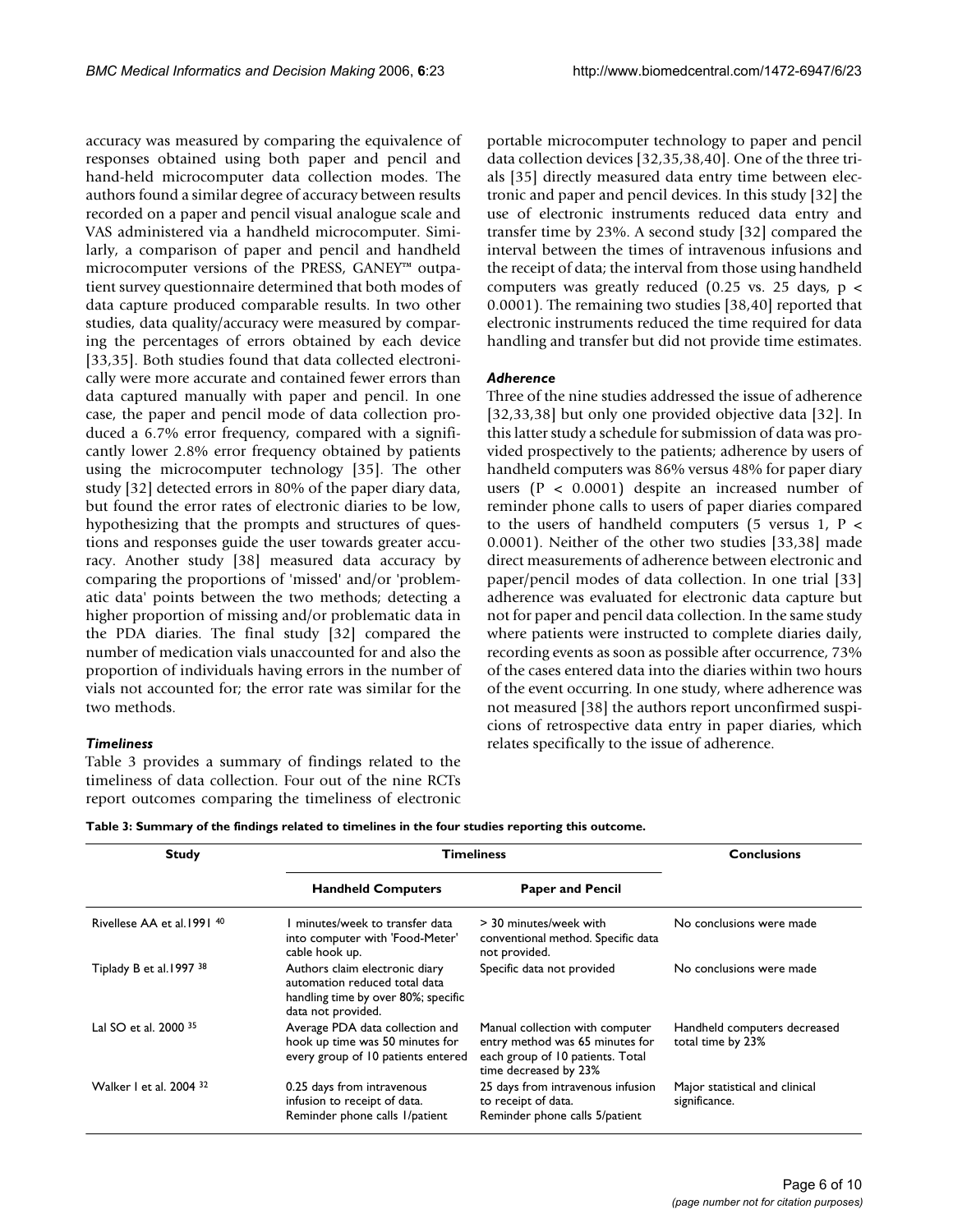#### *Patient preference*

Table 4 provides a summary of the data related to patient preferences. Four of the nine RCTs evaluated patient preference as a secondary outcome measure, using patient surveys [32,37-39] while ten of the twenty-two patients in a fourth study who had been randomized to handheld computers but who had previously used paper diaries took part in a subsequently published qualitative study [41]. Three out of four trials found that subjects preferred portable handheld devices to paper and pencil [32,38,39], while in the fourth study a small majority of subjects preferred a paper and pencil questionnaire [37]. In total, 54/ 91 (59%) of subjects favored the used of the PDA, 17/91 subjects (19%) favored paper methods of data capture. Twenty out of 91 subjects, (22%) indicated "no preference".

### **Discussion**

Despite the numerous investigations describing the potential advantages that hand-held computers offer in research and health care settings compared to traditional paper data collection methods [2,4,6,8,9,15,16,42,43] only a handful of these studies adhered to the ideal, experimental method for the evaluation of effectiveness – the RCT (Randomized Controlled Trial)[44]. However, we were able to identify nine studies that comparatively evaluated handheld computers and pencil and paper methods using an RCT crossover or parallel design. The results of this review suggest that handheld computers have the potential not only to overcome some of the limitations of conventional paper and pencil devices but to supersede them, particularly with respect to improving timeliness of data handling. In addition, the preference by research subjects for handheld computers could result in improved adherence to data collection protocols for long-term studies, as evidenced by the markedly improved adherence and patient preference for the handheld computer group in the study having the longest observation period [32].

The importance of data quality from investigator's and sponsors' perspectives has been highlighted elsewhere as the most important issue in considering new data capture technologies [45]. On the other hand an increased accuracy of data entry cannot be assumed for either method. In this review only two of the six studies found handheld computers to be more accurate, in three studies accuracy was similar and in one study the paper method was more accurate. Data entry with handheld computers can in some cases be made relatively foolproof by carefully structuring the questions to allow only determinate types of responses and by the use of prompts to ensure that questions are followed in sequence and cannot be skipped. However, handheld computers will not result in greater accuracy of data where the performance of the paper method is already at a high level or where the source of error is in data collection rather than in data entry or transmission.

Recently, the utility and validity of paper and pencil diaries has been called into question by the findings of Stone et al's [46] suggesting high levels of faked compliance in paper diaries. The same study also demonstrates the capacity of handheld computers to improve and provide objective measures of adherence to protocols by time and date stamping data entries [47]. The authors of one study in this review made similar speculations about retrospective data entry after finding high rates of missing data using handheld computers (designed not to permit retrospective entry) but low rates of missing data in paper diaries [38]. Despite Stone et al's invention and validation of a paper diary equipped with a photo sensor and capable of detecting opening and closing of the diary [47] only one of the studies in this review evaluated direct comparisons of adherence between methods[32]. This latter study evaluated adherence to a set schedule for data transmission rather than evaluating adherence to timely data entry. Future research should be directed towards the endeavor of making direct comparisons of adherence between methods as part of the larger project of validating handhelds for data capture among patient populations.

Differences between the handheld and paper and pencil instruments in data entry, in data handling and transfer times, were seldom evaluated in these studies, yet, theoretically handheld computers offer enormous temporal and financial benefits that deserve further exploration in

| Table 4: Summary of RCTs assessing patient preference |  |  |  |
|-------------------------------------------------------|--|--|--|
|-------------------------------------------------------|--|--|--|

| Study (Author, Year)                                                               | Proportion of Patients with a Preference $(\# \lceil \% \rceil)$ |          |               |  |  |
|------------------------------------------------------------------------------------|------------------------------------------------------------------|----------|---------------|--|--|
|                                                                                    | <b>PDA</b>                                                       | Paper    | No Preference |  |  |
| Drummond HE et al., 1995 39                                                        | 26/46 (57)                                                       | 6/46(13) | 14/46(30)     |  |  |
| Tiplady B et al., 1997 38                                                          | 13/22 (59)                                                       | 4/22(18) | 5/22(23)      |  |  |
| Stratton RJ et al., 1998 37                                                        | 5/13(38)                                                         | 7/13(54) | 1/13(8)       |  |  |
| Walker I et al., 2004<br>Arnold E et al., 2005 32<br>(Follow-up qualitative study) | 10/10(100)                                                       | 0/10(0)  | 0/10(0)       |  |  |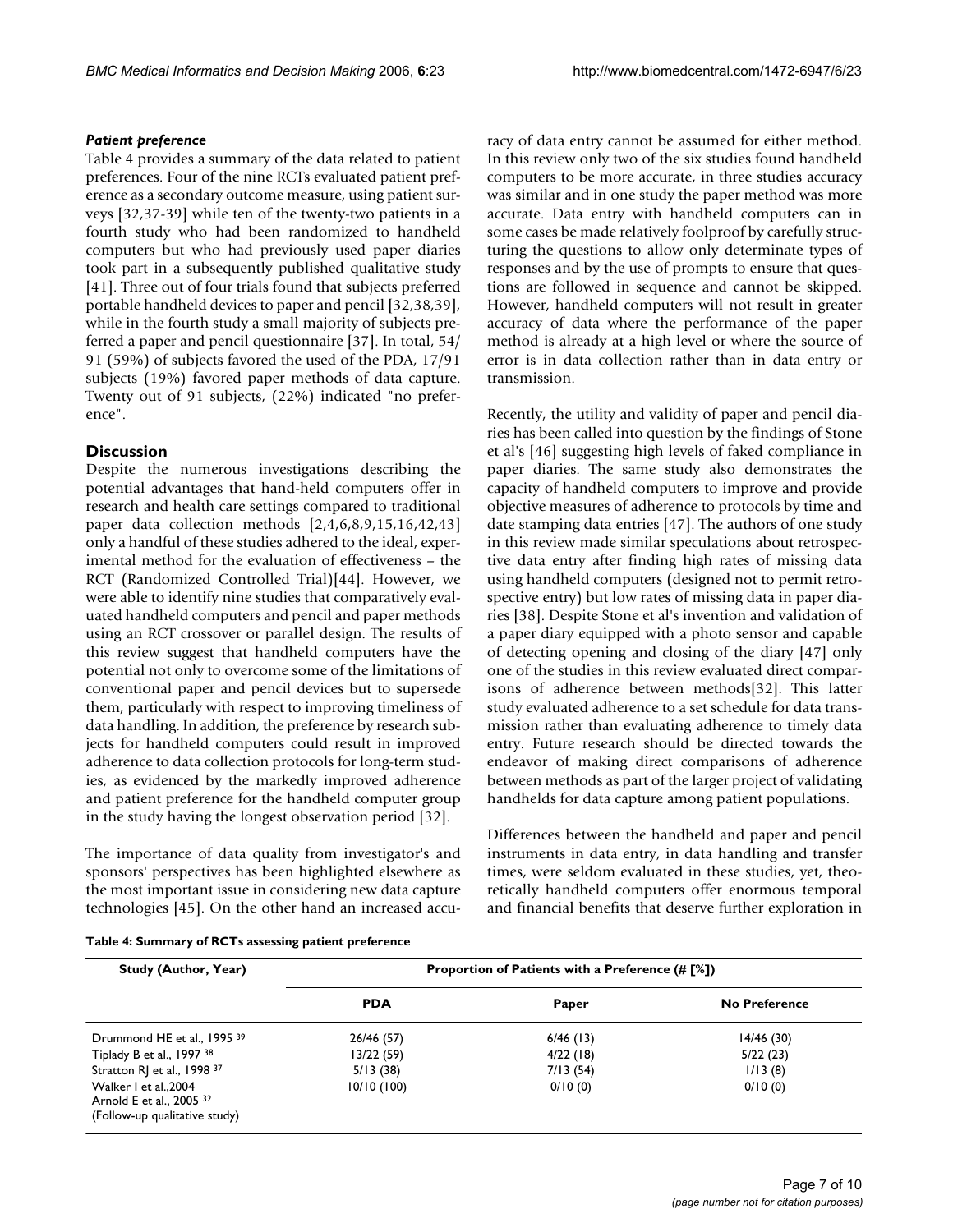clinical research. Typically in research vast quantities of data must be collected, organized, and transcribed by key entry into a file using computer software. Often this is done twice (double-data entry) to ensure accuracy and reduce the potential for human error. Using a handheld computer for data collection can eliminate these processes, which are costly and time consuming, resulting in a superior method to conventional paper and pencil devices.

As care and treatment strategies become increasingly patient centered, patient preferences are taken into greater consideration. Preference is defined as the level of desirability that a person associates with a particular health state, treatment process or level of participation [48]. Accordingly, 4 of the 9 studies summarized in this review evaluated patient preferences for either electronic or paper and pencil data capture at the end of the studies. In three out of four of these studies a larger percentage of patients preferred handheld computers to paper and pencil for data capture (Table 4). These findings are important because research has shown that patient satisfaction can influence the efficacy of interventions and levels of compliance [48]; therefore it seems in the interests of the investigator to consider and incorporate patient preferences when choosing a data collection tool. A recent study from our centre has also shown that method of record keeping is an important factor contributing to adherence of reporting [41].

The analysis of these studies provides evidence that handheld computer devices are an effective technology for data collection in the health care setting and in health related research. When compared to paper and pencil methods of data recording the handheld computers appear to be faster and preferred by most patients. The accuracy of the data collected may be greater with handheld computers in some circumstances but not all and the definitions of accuracy varied between studies. Future studies in this area would benefit from a more standardized definition of accuracy to allow for inter-study comparisons of results. As well, additional information to assess adherence to data collection requirements would also be useful as part of the overall assessment of the usefulness of handheld computer technology for data collection in the health care setting.

Recently, a number of authors have stressed the limitations of randomized trials in assessing the role of computer systems, indicating that questions such as how and why computer systems are used and explanations of various phenomena are best answered by studies based on qualitative, technical, psychological and other methods [49-51]. None of these authors are however suggesting that randomized trials be abandoned, and in fact are suggesting an integrated approach involving both quantitative and qualitative methods. Our opinion is that the randomized trial is best suited for comparing the ultimate performance of two or more methods in their actual clinical settings. Questions of generalizability to situations outside the actual test conditions will arise, but this is well understood. We suggest that the emphasis, though not the only role, of other methods is in the explanation of observed phenomena and in the actual development of systems. In deciding on a method of data collection, researchers could reasonably consider that handheld computers will likely be acceptable to patients and have the potential to provide more rapid data handling. On the other hand, improved compliance and accuracy of data recording should not be assumed and may depend on the particular conditions of the study, the origin of these aspects may lie outside the nature of the recording device, such as in training, understanding and motivation.

### **Conclusion**

These studies illustrate many of the technical qualities of handheld computers described in previous reviews and are highlighted by their direct comparison with those of the paper standard when these methods are used side by side. Handheld computers can be programmed to provide determinate responses, date stamped to document times of data entry, restrict times of data entry, prevent retroactive data entry, limit 'look back' to previous data, prevent omissions of data entry, and can save considerable time and labor incurred in data handling. Handheld computers are well accepted, and are more likely than paper methods to be the choice of the user. The ultimate results with handheld computers have in most trials been similar to those of the paper method, particularly when the performance of the paper method is already high, and therefore improved accuracy cannot be assumed. The potential advantages of handheld computers lie in their technical advantages which should be carefully considered when designing the software programs to match the task.

#### **Competing interests**

The author(s) declare that they have no competing interests.

#### **Authors' contributions**

SL carried out the research and took the lead role in preparing the manuscript; NH was the academic supervisor of SL, assessed the accuracy of the search, reviewed the selected articles and provided major editing of the manuscript; EA provided SL with assistance in defining search criteria and methodology, and reviewed the manuscript and many of the articles; IW conceived the study, independently selected the articles and provided major editing. All authors provided approval to thesubmitted manuscript.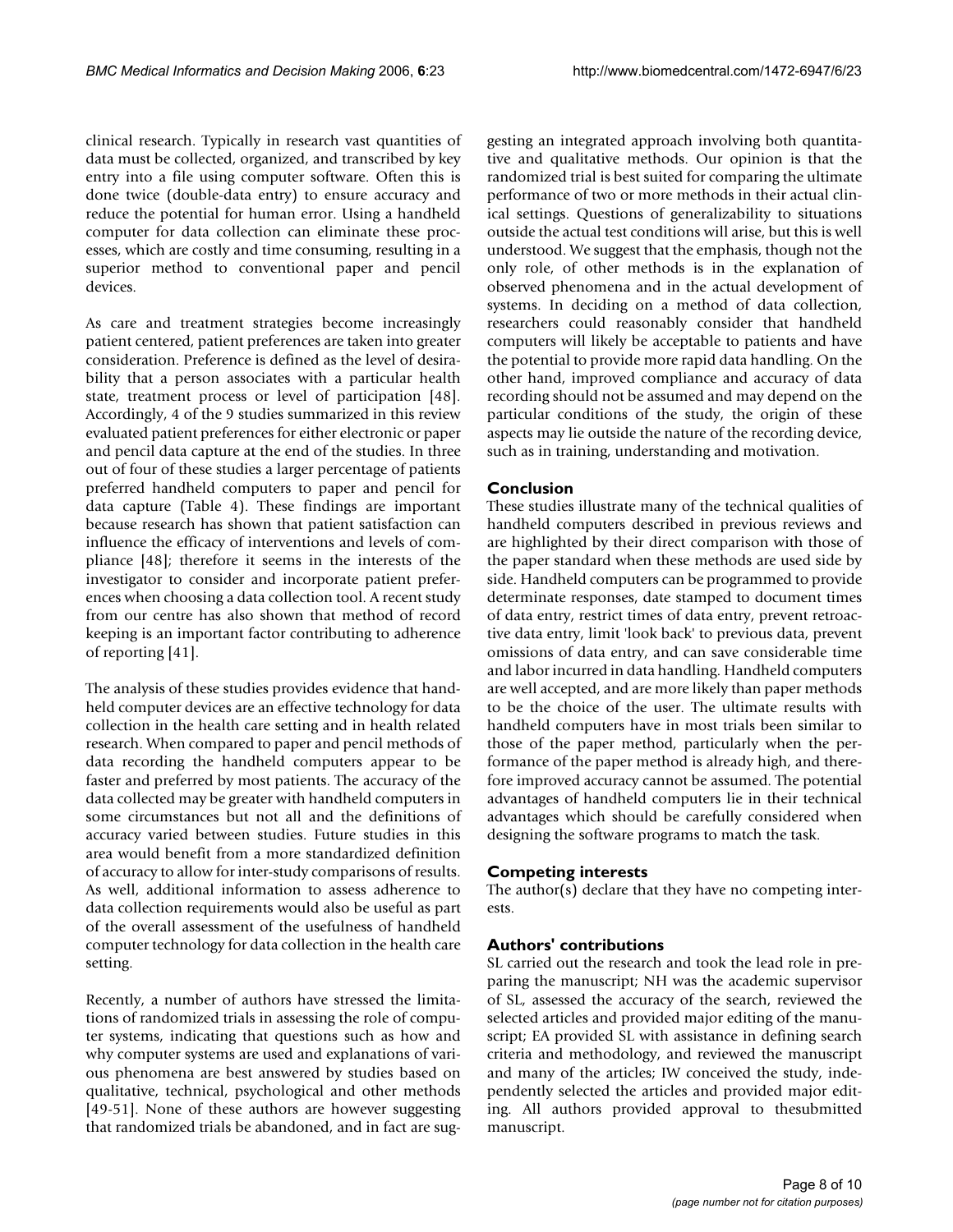#### **Acknowledgements**

We are grateful to Jeanette Button for providing administrative support on this manuscript. This study was funded by McMaster University and Canadian Blood Services (Kenneth J. Fyke Award).

#### **References**

- van Gerven JM, Schoemaker RC, Jacobs LD, Reints A, MJ OM, Hoedemaker HG, Cohen AF: **[Self-medication of a single headache epi](http://www.ncbi.nlm.nih.gov/entrez/query.fcgi?cmd=Retrieve&db=PubMed&dopt=Abstract&list_uids=8904620)[sode with ketoprofen, ibuprofen or placebo, home](http://www.ncbi.nlm.nih.gov/entrez/query.fcgi?cmd=Retrieve&db=PubMed&dopt=Abstract&list_uids=8904620)[monitored with an electronic patient diary.](http://www.ncbi.nlm.nih.gov/entrez/query.fcgi?cmd=Retrieve&db=PubMed&dopt=Abstract&list_uids=8904620)** *Br J Clin Pharmacol* 1996, **42:**475-481.
- 2. Jamison RN, Raymond SA, Levine JG, Slawsby EA, Nedeljkovic SS, Katz NP: **[Electronic diaries for monitoring chronic pain: 1](http://www.ncbi.nlm.nih.gov/entrez/query.fcgi?cmd=Retrieve&db=PubMed&dopt=Abstract&list_uids=11275385) [year validation study.](http://www.ncbi.nlm.nih.gov/entrez/query.fcgi?cmd=Retrieve&db=PubMed&dopt=Abstract&list_uids=11275385)** *Pain* 2001, **91:**277-285.
- 3. Scharer LO, Hartweg V, Hoern M, Graesslin Y, Strobl N, Frey S, Biedermann C, Walser S, Walden J: **[Electronic diary for bipolar](http://www.ncbi.nlm.nih.gov/entrez/query.fcgi?cmd=Retrieve&db=PubMed&dopt=Abstract&list_uids=12571426) [patients.](http://www.ncbi.nlm.nih.gov/entrez/query.fcgi?cmd=Retrieve&db=PubMed&dopt=Abstract&list_uids=12571426)** *Neuropsychobiology* 2002, **46 Suppl 1:**10-12.
- 4. Hyland ME, Kenyon CA, Allen R, Howarth P: **[Diary keeping in](http://www.ncbi.nlm.nih.gov/entrez/query.fcgi?cmd=Retrieve&db=PubMed&dopt=Abstract&list_uids=8448458) [asthma: comparison of written and electronic methods.](http://www.ncbi.nlm.nih.gov/entrez/query.fcgi?cmd=Retrieve&db=PubMed&dopt=Abstract&list_uids=8448458)** *BMJ* 1993, **306:**487-489.
- 5. Caro JJS, Caro I, Caro J, Wouters F, Juniper EF: **[Does electronic](http://www.ncbi.nlm.nih.gov/entrez/query.fcgi?cmd=Retrieve&db=PubMed&dopt=Abstract&list_uids=11871589) [implementation of questionnaires used in asthma alter](http://www.ncbi.nlm.nih.gov/entrez/query.fcgi?cmd=Retrieve&db=PubMed&dopt=Abstract&list_uids=11871589) [responses compared to paper implementation?](http://www.ncbi.nlm.nih.gov/entrez/query.fcgi?cmd=Retrieve&db=PubMed&dopt=Abstract&list_uids=11871589)** *Qual Life Res* 2001, **10:**683-691.
- 6. Gupta PC: **[Survey of sociodemographic characteristics of](http://www.ncbi.nlm.nih.gov/entrez/query.fcgi?cmd=Retrieve&db=PubMed&dopt=Abstract&list_uids=8910992) [tobacco use among 99,598 individuals in Bombay, India using](http://www.ncbi.nlm.nih.gov/entrez/query.fcgi?cmd=Retrieve&db=PubMed&dopt=Abstract&list_uids=8910992) [handheld computers.](http://www.ncbi.nlm.nih.gov/entrez/query.fcgi?cmd=Retrieve&db=PubMed&dopt=Abstract&list_uids=8910992)** *Tob Control* 1996, **5:**114-120.
- 7. Saleh KJ, Radosevich DM, Kassim RA, Moussa M, Dykes D, Bottolfson H, Gioe TJ, Robinson H: **[Comparison of commonly used ortho](http://www.ncbi.nlm.nih.gov/entrez/query.fcgi?cmd=Retrieve&db=PubMed&dopt=Abstract&list_uids=12472221)[paedic outcome measures using palm-top computers and](http://www.ncbi.nlm.nih.gov/entrez/query.fcgi?cmd=Retrieve&db=PubMed&dopt=Abstract&list_uids=12472221) [paper surveys.](http://www.ncbi.nlm.nih.gov/entrez/query.fcgi?cmd=Retrieve&db=PubMed&dopt=Abstract&list_uids=12472221)** *J Orthop Res* 2002, **20:**1146-1151.
- 8. Rabin JM, McNett J, Badlani GH: **[A computerized voiding diary.](http://www.ncbi.nlm.nih.gov/entrez/query.fcgi?cmd=Retrieve&db=PubMed&dopt=Abstract&list_uids=8951128)** *J Reprod Med* 1996, **41:**801-806.
- 9. Rabin JM, McNett J, Badlani GH: **["Compu-Void II": the compu](http://www.ncbi.nlm.nih.gov/entrez/query.fcgi?cmd=Retrieve&db=PubMed&dopt=Abstract&list_uids=8708489)[terized voiding diary.](http://www.ncbi.nlm.nih.gov/entrez/query.fcgi?cmd=Retrieve&db=PubMed&dopt=Abstract&list_uids=8708489)** *J Med Syst* 1996, **20:**19-34.
- 10. Shiffman S, Hufford M, Hickcox M, Paty JA, Gnys M, Kassel JD: **[Remember that? A comparison of real-time versus retro](http://www.ncbi.nlm.nih.gov/entrez/query.fcgi?cmd=Retrieve&db=PubMed&dopt=Abstract&list_uids=9086693)[spective recall of smoking lapses.](http://www.ncbi.nlm.nih.gov/entrez/query.fcgi?cmd=Retrieve&db=PubMed&dopt=Abstract&list_uids=9086693)** *J Consult Clin Psychol* 1997, **65:**292-300.
- 11. Shiffman S, Elash CA, Paton SM, Gwaltney CJ, Paty JA, Clark DB, Liu KS, Di Marino ME: **[Comparative efficacy of 24-hour and 16](http://www.ncbi.nlm.nih.gov/entrez/query.fcgi?cmd=Retrieve&db=PubMed&dopt=Abstract&list_uids=11092066) [hour transdermal nicotine patches for relief of morning](http://www.ncbi.nlm.nih.gov/entrez/query.fcgi?cmd=Retrieve&db=PubMed&dopt=Abstract&list_uids=11092066) [craving.](http://www.ncbi.nlm.nih.gov/entrez/query.fcgi?cmd=Retrieve&db=PubMed&dopt=Abstract&list_uids=11092066)** *Addiction* 2000, **95:**1185-1195.
- 12. Wright P, Rogers N, Hall C, Wilson B, Evans J, Emslie H, Bartram C: **[Comparison of pocket-computer memory aids for people](http://www.ncbi.nlm.nih.gov/entrez/query.fcgi?cmd=Retrieve&db=PubMed&dopt=Abstract&list_uids=11516347) [with brain injury.](http://www.ncbi.nlm.nih.gov/entrez/query.fcgi?cmd=Retrieve&db=PubMed&dopt=Abstract&list_uids=11516347)** *Brain Inj* 2001, **15:**787-800.
- 13. Wright P, Rogers N, Hall C, Wilson B, Evans J, Emslie H: **[Enhancing](http://www.ncbi.nlm.nih.gov/entrez/query.fcgi?cmd=Retrieve&db=PubMed&dopt=Abstract&list_uids=11775034) [an appointment diary on a pocket computer for use by peo](http://www.ncbi.nlm.nih.gov/entrez/query.fcgi?cmd=Retrieve&db=PubMed&dopt=Abstract&list_uids=11775034)[ple after brain injury.](http://www.ncbi.nlm.nih.gov/entrez/query.fcgi?cmd=Retrieve&db=PubMed&dopt=Abstract&list_uids=11775034)** *Int J Rehabil Res* 2001, **24:**299-308.
- 14. Johannes CB, Crawford SL, Woods J, Goldstein RB, Tran D, Mehrotra S, Johnson KB, Santoro N: **[An electronic menstrual cycle cal](http://www.ncbi.nlm.nih.gov/entrez/query.fcgi?cmd=Retrieve&db=PubMed&dopt=Abstract&list_uids=10810966)[endar: comparison of data quality with a paper version.](http://www.ncbi.nlm.nih.gov/entrez/query.fcgi?cmd=Retrieve&db=PubMed&dopt=Abstract&list_uids=10810966)** *Menopause* 2000, **7:**200-208.
- 15. Selanikio JD, Kemmer TM, Bovill M, Geisler K: **[Mobile computing](http://www.ncbi.nlm.nih.gov/entrez/query.fcgi?cmd=Retrieve&db=PubMed&dopt=Abstract&list_uids=11993568) [in the humanitarian assistance setting: an introduction and](http://www.ncbi.nlm.nih.gov/entrez/query.fcgi?cmd=Retrieve&db=PubMed&dopt=Abstract&list_uids=11993568) [some first steps.](http://www.ncbi.nlm.nih.gov/entrez/query.fcgi?cmd=Retrieve&db=PubMed&dopt=Abstract&list_uids=11993568)** *J Med Syst* 2002, **26:**113-125.
- 16. Fletcher LA, Erickson DJ, Toomey TL, Wagenaar AC: **[Handheld](http://www.ncbi.nlm.nih.gov/entrez/query.fcgi?cmd=Retrieve&db=PubMed&dopt=Abstract&list_uids=12703341) [computers. A feasible alternative to paper forms for field](http://www.ncbi.nlm.nih.gov/entrez/query.fcgi?cmd=Retrieve&db=PubMed&dopt=Abstract&list_uids=12703341) [data collection.](http://www.ncbi.nlm.nih.gov/entrez/query.fcgi?cmd=Retrieve&db=PubMed&dopt=Abstract&list_uids=12703341)** *Eval Rev* 2003, **27:**165-178.
- 17. Clarke WL, Cox DJ, Gonder-Frederick LA, Kovatchev B: **[Hypoglyc](http://www.ncbi.nlm.nih.gov/entrez/query.fcgi?cmd=Retrieve&db=PubMed&dopt=Abstract&list_uids=10463710)[emia and the decision to drive a motor vehicle by persons](http://www.ncbi.nlm.nih.gov/entrez/query.fcgi?cmd=Retrieve&db=PubMed&dopt=Abstract&list_uids=10463710) [with diabetes.](http://www.ncbi.nlm.nih.gov/entrez/query.fcgi?cmd=Retrieve&db=PubMed&dopt=Abstract&list_uids=10463710)** *JAMA* 1999, **282:**750-754.
- 18. Wegner KE, Smyth JM, Crosby RD, Wittrock D, Wonderlich SA, Mitchell JE: **[An evaluation of the relationship between mood](http://www.ncbi.nlm.nih.gov/entrez/query.fcgi?cmd=Retrieve&db=PubMed&dopt=Abstract&list_uids=12210650) [and binge eating in the natural environment using ecological](http://www.ncbi.nlm.nih.gov/entrez/query.fcgi?cmd=Retrieve&db=PubMed&dopt=Abstract&list_uids=12210650) [momentary assessment.](http://www.ncbi.nlm.nih.gov/entrez/query.fcgi?cmd=Retrieve&db=PubMed&dopt=Abstract&list_uids=12210650)** *Int J Eat Disord* 2002, **32:**352-361.
- 19. Iregui M, Ward S, Clinikscale D, Clayton D, Kollef MH: **[Use of a](http://www.ncbi.nlm.nih.gov/entrez/query.fcgi?cmd=Retrieve&db=PubMed&dopt=Abstract&list_uids=12352038) handheld computer by respiratory care practitioners to [improve the efficiency of weaning patients from mechanical](http://www.ncbi.nlm.nih.gov/entrez/query.fcgi?cmd=Retrieve&db=PubMed&dopt=Abstract&list_uids=12352038) [ventilation.](http://www.ncbi.nlm.nih.gov/entrez/query.fcgi?cmd=Retrieve&db=PubMed&dopt=Abstract&list_uids=12352038)** *Crit Care Med* 2002, **30:**2038-2043.
- 20. Sellors JW, Hayward R, Swanson G, Ali A, Haynes RB, Bourque R, Moore KA, Lohfeld L, Dalby D, Howard M: **[Comparison of defer](http://www.ncbi.nlm.nih.gov/entrez/query.fcgi?cmd=Retrieve&db=PubMed&dopt=Abstract&list_uids=12191432)ral rates using a computerized versus written blood donor [questionnaire: a randomized, cross-over study](http://www.ncbi.nlm.nih.gov/entrez/query.fcgi?cmd=Retrieve&db=PubMed&dopt=Abstract&list_uids=12191432) [\[ISRCTN84429599\] 25.](http://www.ncbi.nlm.nih.gov/entrez/query.fcgi?cmd=Retrieve&db=PubMed&dopt=Abstract&list_uids=12191432)** *BMC Public Health* 2002, **2:**14.
- 21. Henker B, Whalen CK, Jamner LD, Delfino RJ: **[Anxiety, affect, and](http://www.ncbi.nlm.nih.gov/entrez/query.fcgi?cmd=Retrieve&db=PubMed&dopt=Abstract&list_uids=12049440) [activity in teenagers: monitoring daily life with electronic](http://www.ncbi.nlm.nih.gov/entrez/query.fcgi?cmd=Retrieve&db=PubMed&dopt=Abstract&list_uids=12049440) [diaries.](http://www.ncbi.nlm.nih.gov/entrez/query.fcgi?cmd=Retrieve&db=PubMed&dopt=Abstract&list_uids=12049440)** *J Am Acad Child Adolesc Psychiatry* 2002, **41:**660-670.
- 22. Fischer S, Stewart TE, Mehta S, Wax R, Lapinsky SE: **[Handheld com](http://www.ncbi.nlm.nih.gov/entrez/query.fcgi?cmd=Retrieve&db=PubMed&dopt=Abstract&list_uids=12595403)[puting in medicine.](http://www.ncbi.nlm.nih.gov/entrez/query.fcgi?cmd=Retrieve&db=PubMed&dopt=Abstract&list_uids=12595403)** *J Am Med Inform Assoc* 2003, **10:**139-149.
- 23. Miller SM, Beattie MM, Butt AA: **[Personal digital assistant infec](http://www.ncbi.nlm.nih.gov/entrez/query.fcgi?cmd=Retrieve&db=PubMed&dopt=Abstract&list_uids=12684915)[tious diseases applications for health care professionals.](http://www.ncbi.nlm.nih.gov/entrez/query.fcgi?cmd=Retrieve&db=PubMed&dopt=Abstract&list_uids=12684915)** *Clin Infect Dis* 2003, **36:**1018-1029.
- 24. MM W, R S, C H, WP M, JL W: **Clinical documentation: the handheld computer as a survival tool.** *MD Computing* 1998, **15:**356-358.
- 25. W G, A H, Gillies: **[Hand-held computers in healthcare: what](http://www.ncbi.nlm.nih.gov/entrez/query.fcgi?cmd=Retrieve&db=PubMed&dopt=Abstract&list_uids=12386659) [software programs are available?](http://www.ncbi.nlm.nih.gov/entrez/query.fcgi?cmd=Retrieve&db=PubMed&dopt=Abstract&list_uids=12386659)** *New Zealand Medical Journal* 2002, **115:**U180.
- 26. Keplar KE, Urbanski CJ: [Personal digital assistant applications](http://www.ncbi.nlm.nih.gov/entrez/query.fcgi?cmd=Retrieve&db=PubMed&dopt=Abstract&list_uids=12549963) **[for the healthcare provider.](http://www.ncbi.nlm.nih.gov/entrez/query.fcgi?cmd=Retrieve&db=PubMed&dopt=Abstract&list_uids=12549963)** *Ann Pharmacother* 2003, **37:**287-296.
- 27. Lehman K: **[Clinical nursing instructors' use of handheld com](http://www.ncbi.nlm.nih.gov/entrez/query.fcgi?cmd=Retrieve&db=PubMed&dopt=Abstract&list_uids=12555822)[puters for student recordkeeping and evaluation.](http://www.ncbi.nlm.nih.gov/entrez/query.fcgi?cmd=Retrieve&db=PubMed&dopt=Abstract&list_uids=12555822)** *J Nurs Educ* 2003, **42:**41-42.
- 28. Usatine R: **[Teaching and practicing medicine with handheld](http://www.ncbi.nlm.nih.gov/entrez/query.fcgi?cmd=Retrieve&db=PubMed&dopt=Abstract&list_uids=12448637) [computers.](http://www.ncbi.nlm.nih.gov/entrez/query.fcgi?cmd=Retrieve&db=PubMed&dopt=Abstract&list_uids=12448637)** *Fam Med* 2002, **34:**719-720.
- 29. Adatia F, Bedard PL: **["Palm reading": 2. Handheld software for](http://www.ncbi.nlm.nih.gov/entrez/query.fcgi?cmd=Retrieve&db=PubMed&dopt=Abstract&list_uids=12642430) [physicians.](http://www.ncbi.nlm.nih.gov/entrez/query.fcgi?cmd=Retrieve&db=PubMed&dopt=Abstract&list_uids=12642430)** *CMAJ* 2003, **168:**727-734.
- 30. Koop A, Mosges R: **[The use of handheld computers in clinical](http://www.ncbi.nlm.nih.gov/entrez/query.fcgi?cmd=Retrieve&db=PubMed&dopt=Abstract&list_uids=12392861) [trials.](http://www.ncbi.nlm.nih.gov/entrez/query.fcgi?cmd=Retrieve&db=PubMed&dopt=Abstract&list_uids=12392861)** *Control Clin Trials* 2002, **23:**469-480.
- 31. DL S, GR N: *PDQ Epidemiology* 2nd edition edition. St Louis, Mosby-Year Book Inc.; 1996:48-78.
- 32. Walker I, Sigouin C, Sek J, Almonte T, Carruthers J, Chan A, Pai M, Heddle N: **[Comparing hand-held computers and paper diaries](http://www.ncbi.nlm.nih.gov/entrez/query.fcgi?cmd=Retrieve&db=PubMed&dopt=Abstract&list_uids=15569164) [for haemophilia home therapy: a randomized trial.](http://www.ncbi.nlm.nih.gov/entrez/query.fcgi?cmd=Retrieve&db=PubMed&dopt=Abstract&list_uids=15569164)** *Haemophilia* 2004, **10:**698-704.
- 33. Quinn P, Goka J, Richardson H: **[Assessment of an electronic](http://www.ncbi.nlm.nih.gov/entrez/query.fcgi?cmd=Retrieve&db=PubMed&dopt=Abstract&list_uids=12699477) [daily diary in patients with overactive bladder.](http://www.ncbi.nlm.nih.gov/entrez/query.fcgi?cmd=Retrieve&db=PubMed&dopt=Abstract&list_uids=12699477)** *BJU Int* 2003, **91:**647-652.
- 34. Jamison RN, Gracely RH, Raymond SA, Levine JG, Marino B, Herrmann TJ, Daly M, Fram D, Katz NP: **[Comparative study of elec](http://www.ncbi.nlm.nih.gov/entrez/query.fcgi?cmd=Retrieve&db=PubMed&dopt=Abstract&list_uids=12237213)[tronic vs. paper VAS ratings: a randomized, crossover trial](http://www.ncbi.nlm.nih.gov/entrez/query.fcgi?cmd=Retrieve&db=PubMed&dopt=Abstract&list_uids=12237213) [using healthy volunteers.](http://www.ncbi.nlm.nih.gov/entrez/query.fcgi?cmd=Retrieve&db=PubMed&dopt=Abstract&list_uids=12237213)** *Pain* 2002, **99:**341-347.
- 35. Lal SO, Smith FW, Davis JP, Castro HY, Smith DW, Chinkes DL, Barrow RE: **[Palm computer demonstrates a fast and accurate](http://www.ncbi.nlm.nih.gov/entrez/query.fcgi?cmd=Retrieve&db=PubMed&dopt=Abstract&list_uids=11194811) [means of burn data collection.](http://www.ncbi.nlm.nih.gov/entrez/query.fcgi?cmd=Retrieve&db=PubMed&dopt=Abstract&list_uids=11194811)** *J Burn Care Rehabil* 2000, **21:**559-561.
- 36. McBride JS, Anderson RT, Bahnson JL: **[Using a hand-held compu](http://www.ncbi.nlm.nih.gov/entrez/query.fcgi?cmd=Retrieve&db=PubMed&dopt=Abstract&list_uids=10424635)[ter to collect data in an orthopedic outpatient clinic: a rand](http://www.ncbi.nlm.nih.gov/entrez/query.fcgi?cmd=Retrieve&db=PubMed&dopt=Abstract&list_uids=10424635)[omized trial of two survey methods.](http://www.ncbi.nlm.nih.gov/entrez/query.fcgi?cmd=Retrieve&db=PubMed&dopt=Abstract&list_uids=10424635)** *Med Care* 1999, **37:**647-651.
- 37. Stratton RJ, Stubbs RJ, Hughes D, King N, Blundell JE, Elia M: **[Com](http://www.ncbi.nlm.nih.gov/entrez/query.fcgi?cmd=Retrieve&db=PubMed&dopt=Abstract&list_uids=9805221)parison of the traditional paper visual analogue scale ques[tionnaire with an Apple Newton electronic appetite rating](http://www.ncbi.nlm.nih.gov/entrez/query.fcgi?cmd=Retrieve&db=PubMed&dopt=Abstract&list_uids=9805221) [system \(EARS\) in free living subjects feeding ad libitum.](http://www.ncbi.nlm.nih.gov/entrez/query.fcgi?cmd=Retrieve&db=PubMed&dopt=Abstract&list_uids=9805221)** *Eur J Clin Nutr* 1998, **52:**737-741.
- 38. B T, GK C, MH D, FGE B, SP M, LM CA, D. B: **The use of Electronic Diaries in Respiratory Studies.** *Drug Information Journal* 1997, **31:**759-764.
- 39. Drummond HE, Ghosh S, Ferguson A, Brackenridge D, Tiplady B: **Electronic quality of life questionnaires: a comparison of [pen-based electronic questionnaires with conventional](http://www.ncbi.nlm.nih.gov/entrez/query.fcgi?cmd=Retrieve&db=PubMed&dopt=Abstract&list_uids=7711686) [paper in a gastrointestinal study.](http://www.ncbi.nlm.nih.gov/entrez/query.fcgi?cmd=Retrieve&db=PubMed&dopt=Abstract&list_uids=7711686)** *Qual Life Res* 1995, **4:**21-26.
- 40. Rivellese AA, Ventura MM, Vespasiani G, Bruni M, Moriconi V, Pacioni D, Sulpini MT, Borrelli R, Giacco A, Cangemi C, .: **[Evaluation of new](http://www.ncbi.nlm.nih.gov/entrez/query.fcgi?cmd=Retrieve&db=PubMed&dopt=Abstract&list_uids=1914803) [computerized method for recording 7-day food intake in](http://www.ncbi.nlm.nih.gov/entrez/query.fcgi?cmd=Retrieve&db=PubMed&dopt=Abstract&list_uids=1914803) [IDDM patients.](http://www.ncbi.nlm.nih.gov/entrez/query.fcgi?cmd=Retrieve&db=PubMed&dopt=Abstract&list_uids=1914803)** *Diabetes Care* 1991, **14:**602-604.
- 41. Arnold E, Heddle N, Lane S, Sek J, Almonte T, Walker I: **[Handheld](http://www.ncbi.nlm.nih.gov/entrez/query.fcgi?cmd=Retrieve&db=PubMed&dopt=Abstract&list_uids=15876266) computers and paper diaries for documenting the use of fac[tor concentrates used in haemophilia home therapy: a qual](http://www.ncbi.nlm.nih.gov/entrez/query.fcgi?cmd=Retrieve&db=PubMed&dopt=Abstract&list_uids=15876266)[itative study.](http://www.ncbi.nlm.nih.gov/entrez/query.fcgi?cmd=Retrieve&db=PubMed&dopt=Abstract&list_uids=15876266)** *Haemophilia* 2005, **11:**216-226.
- 42. Christiansen DH, Hosking JD, Dannenberg AL, Williams OD: **[Com](http://www.ncbi.nlm.nih.gov/entrez/query.fcgi?cmd=Retrieve&db=PubMed&dopt=Abstract&list_uids=2161309)puter-assisted data collection in multicenter epidemiologic [research. The Atherosclerosis Risk in Communities Study.](http://www.ncbi.nlm.nih.gov/entrez/query.fcgi?cmd=Retrieve&db=PubMed&dopt=Abstract&list_uids=2161309)** *Control Clin Trials* 1990, **11:**101-115.
- 43. Robinson D: **[Data capture using hand-held computers.](http://www.ncbi.nlm.nih.gov/entrez/query.fcgi?cmd=Retrieve&db=PubMed&dopt=Abstract&list_uids=7728542)** *J Psychiatr Ment Health Nurs* 1994, **1:**126-127.
- 44. A B: **Health needs and their assessment: demography and epidemiology.** *Research Methods in Health: Investigating Health and Health Services* 1997:61 [[http://www.mcgraw-hill.co.uk/openupusa/](http://www.mcgraw-hill.co.uk/openupusa/html/0335206433.html) [html/0335206433.html](http://www.mcgraw-hill.co.uk/openupusa/html/0335206433.html)].